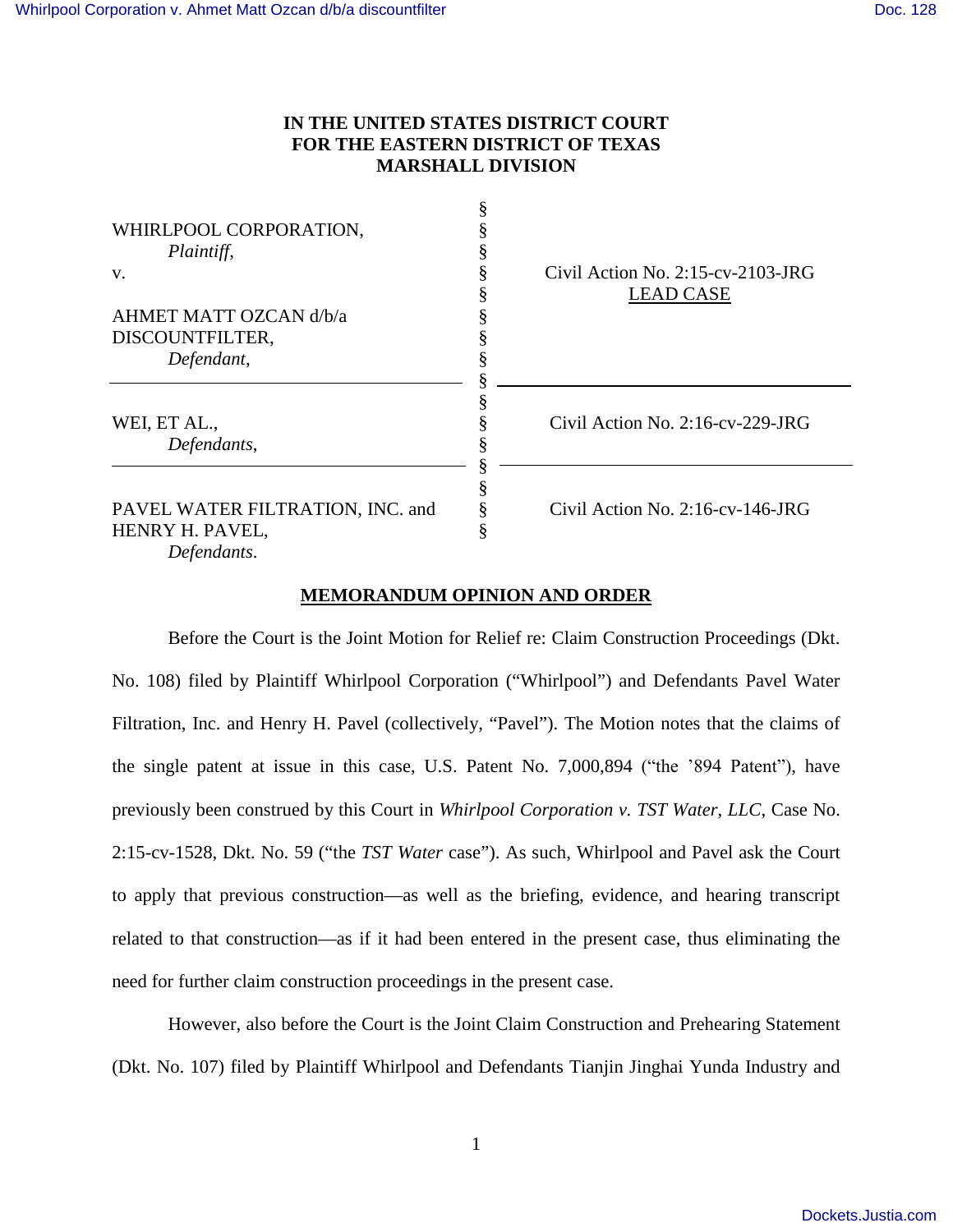Trade Co, Ltd. a/k/a Yunda Industry and Trade Co. d/b/a Yunda Filter Co. ("Yunda"), Wayne Wei, and Rose Lu.<sup>[1](#page-1-0)</sup> In that Statement, Defendant Yunda stipulates that the Court's claim construction in *TST Water* should apply as if entered in this case except for the Court's construction of the term "about 2 cm." As to that term, Plaintiff Whirlpool contends that no construction is necessary; however, Defendant Yunda argues that the term is indefinite.<sup>[2](#page-1-1)</sup>

Given the narrow issue presented to the Court for claim construction, the Court ordered expedited claim construction briefing and held a hearing on December 19, 2016, on the issue of whether the term "about 2 cm" in Claims 1 and 27 of the '894 Patent is indefinite.

### **I. LEGAL STANDARD**

-

Patent claims must particularly point out and distinctly claim the subject matter regarded as the invention. [3](#page-1-2)5 U.S.C. § 112,  $\P$  2 (2006).<sup>3</sup> A claim, when viewed in light of the intrinsic evidence, must "inform those skilled in the art about the scope of the invention with reasonable certainty." *Nautilus Inc. v. Biosig Instruments, Inc.*, 134 S. Ct. 2120, 2129 (2014). If it does not, the claim fails § 112, ¶ 2 and is therefore invalid as indefinite. *Id.* at 2124. Whether a claim is indefinite is determined from the perspective of one of ordinary skill in the art as of the time the patent application was filed. *Id.* at 2130. As it is a challenge to the validity of a patent, the failure of any claim in suit to comply with § 112 must be shown by clear and convincing evidence. *Id.* at 2130 n.10; *Akzo Nobel Coatings, Inc. v. Dow Chem. Co.*, 811 F.3d 1334, 1343 (Fed. Cir. 2016). "[I]ndefiniteness is a question of law and in effect part of claim construction." *ePlus, Inc. v. Lawson Software, Inc.*, 700 F.3d 509, 517 (Fed. Cir. 2012).

<span id="page-1-0"></span> $<sup>1</sup>$  As noted in the Responsive Claim Construction Brief filed by Defendants Yunda, Wei, and Lu, the individual</sup> defendants Wei and Lu rely entirely on Yunda for defending this lawsuit. (Dkt. No. 121, at 1 n.1.) As such, the Court refers only to Defendant Yunda in this Order.

<span id="page-1-1"></span><sup>&</sup>lt;sup>2</sup> Defendant Yunda argues that the term "about 2 cm" is indefinite, but does not provide an alternative construction for the Court to consider.

<span id="page-1-2"></span><sup>&</sup>lt;sup>3</sup> Although the Leahy-Smith America Invents Act enacted in 2011 amended § 112 slightly, the amended version does not apply to patent applications filed before September 16, 2012. *Nautilus Inc. v. Biosig Instruments, Inc.*, 134 S. Ct. 2120, 2125 n.1 (2014).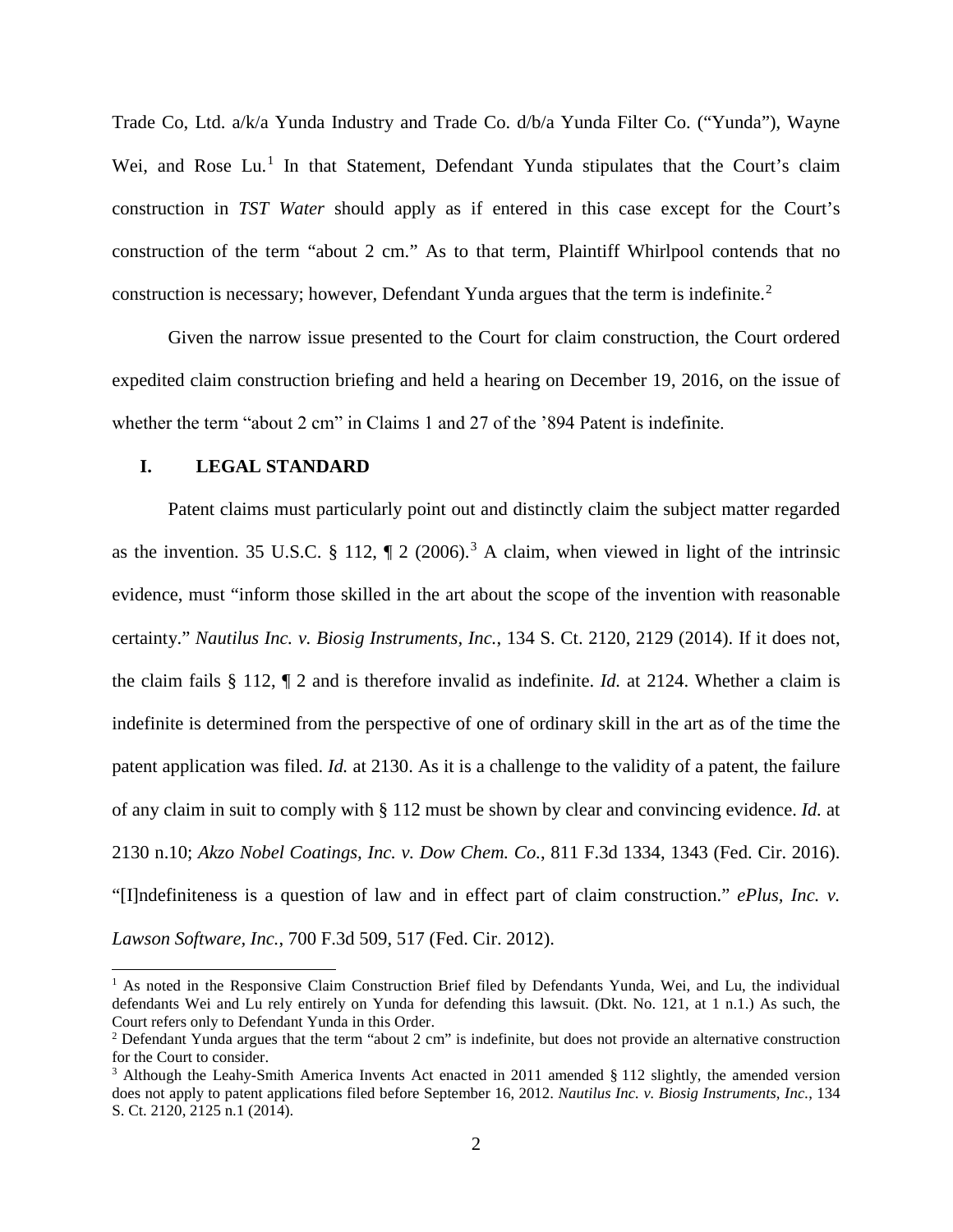## **II. ANALYSIS**

The disputed term, found in Claims 1 and 27, is "about 2 cm."

| <b>Plaintiff's Proposed Construction</b>      | <b>Defendant Yunda's Proposed Construction</b> |
|-----------------------------------------------|------------------------------------------------|
| Plain and ordinary meaning, no construction   | Indefinite.                                    |
| necessary.                                    |                                                |
| Alternatively, "approximately 2 centimeters." |                                                |

Claim 1, as amended after reexamination, $4$  recites:

1. An end piece for operatively engaging a head assembly, the head assembly comprising one or more valves, for the treatment and control of fluid passing through the head assembly, said end piece comprising:

- A. an end piece wall;
- B. an inlet fitting having a cam surface, said inlet fitting having a longitudinal axis; and
- C. an outlet fitting; and
- D. a protrusion having a longitudinal axis;
- Wherein said inlet fitting, said outlet fitting, and said protrusion extend from said end piece wall, wherein said protrusion is positioned between said inlet and said outlet fittings, wherein the distance from said longitudinal axis of said inlet to said longitudinal axis of said outlet is less than the distance from said longitudinal axis of said inlet to said longitudinal axis of said protrusion, and wherein the distance from said longitudinal axis of said inlet to said longitudinal axis of said protrusion is greater than the distance from said longitudinal axis of said outlet to said longitudinal axis of said protrusion, wherein the distance from said longitudinal axis of said inlet to said longitudinal axis of said outlet is about 2 cm, and wherein the distance from said longitudinal axis of said inlet to said longitudinal axis of said protrusion is about 2 cm, and wherein the distance from said longitudinal axis of said outlet to said longitudinal axis of said protrusion is about 2 cm, and wherein at least a portion of said cam surface is vectored from said longitudinal axis of said inlet fitting.

In short, the disputed term is used in Claims 1 and 27 to describe the spatial relationship

between the longitudinal axes of three components of the claimed end piece in Claim 1 (and the claimed cartridge in Claim 27)—namely, the distance between the "inlet fitting" and the "outlet fitting" (L1), the distance between the "inlet fitting" and the "protrusion" (L2), and the distance

 $\overline{a}$ 

<span id="page-2-0"></span><sup>4</sup> The amendments made during reexamination are underlined.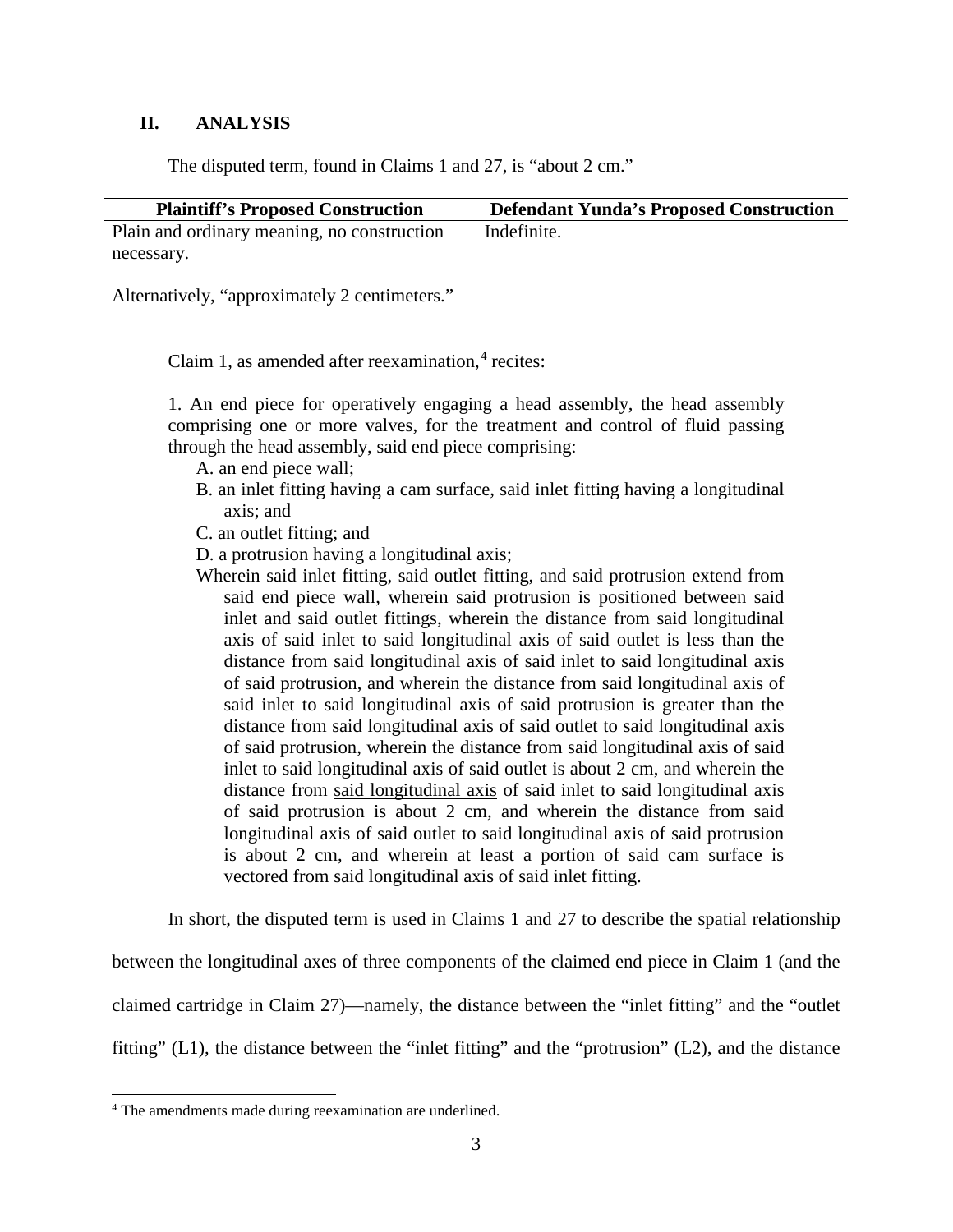between the "outlet fitting" and the "protrusion" (L3). The claims require that each distance (L1, L2, and L3) be "about 2 cm" in length. The claims further require that L1 be less than L2 and that L2 be greater than L3.

## **a. The Parties' Positions**

Plaintiff Whirlpool contends that the term "about 2 cm" informs those skilled in the art about the scope of the invention with reasonable certainty when the term is viewed in the context of the intrinsic evidence. (Dkt. No. 118, at 11.) Specifically, Plaintiff argues that the use of the term "about" signifies to one of skill in the art that exactitude is not required. (*Id.* at 11.) Plaintiff further notes that the specification employs the word "about" to describe each of the relevant distances, as well as to describe other dimensions not claimed here. (*Id.* at 11.) Finally, Whirlpool notes that the three claimed distances can be of different lengths and still all be "about 2 cm." (*Id.* at 13.)

Defendant Yunda responds with two primary arguments as to why the term "about 2 cm" is indefinite. First, pointing to the relative lengths of the distances (*i.e.*, the requirements that L1 be less than L2 and L2 be greater than L3), Yunda argues that it is unclear as to how "about 2 cm" can be both less than and greater than "about 2 cm." (Dkt. No. 121, at 5.) Second, Yunda argues that Plaintiff improperly broadened the scope of its claims during reexamination by adding the phrase "said longitudinal axis." (*Id.* at 7.) According to Yunda, the amendments changed the length of L2. *Id.*

Plaintiff Whirlpool replies that the patent's specification provides embodiments that illustrate how the three distances may be different lengths, but nonetheless still all be "about 2 cm." (Dkt. No. 123, at 1.) To Yunda's second argument, Plaintiff replies that the amendments made during reexamination served only to clarify the claims but not broaden them. (*Id.* at 1.)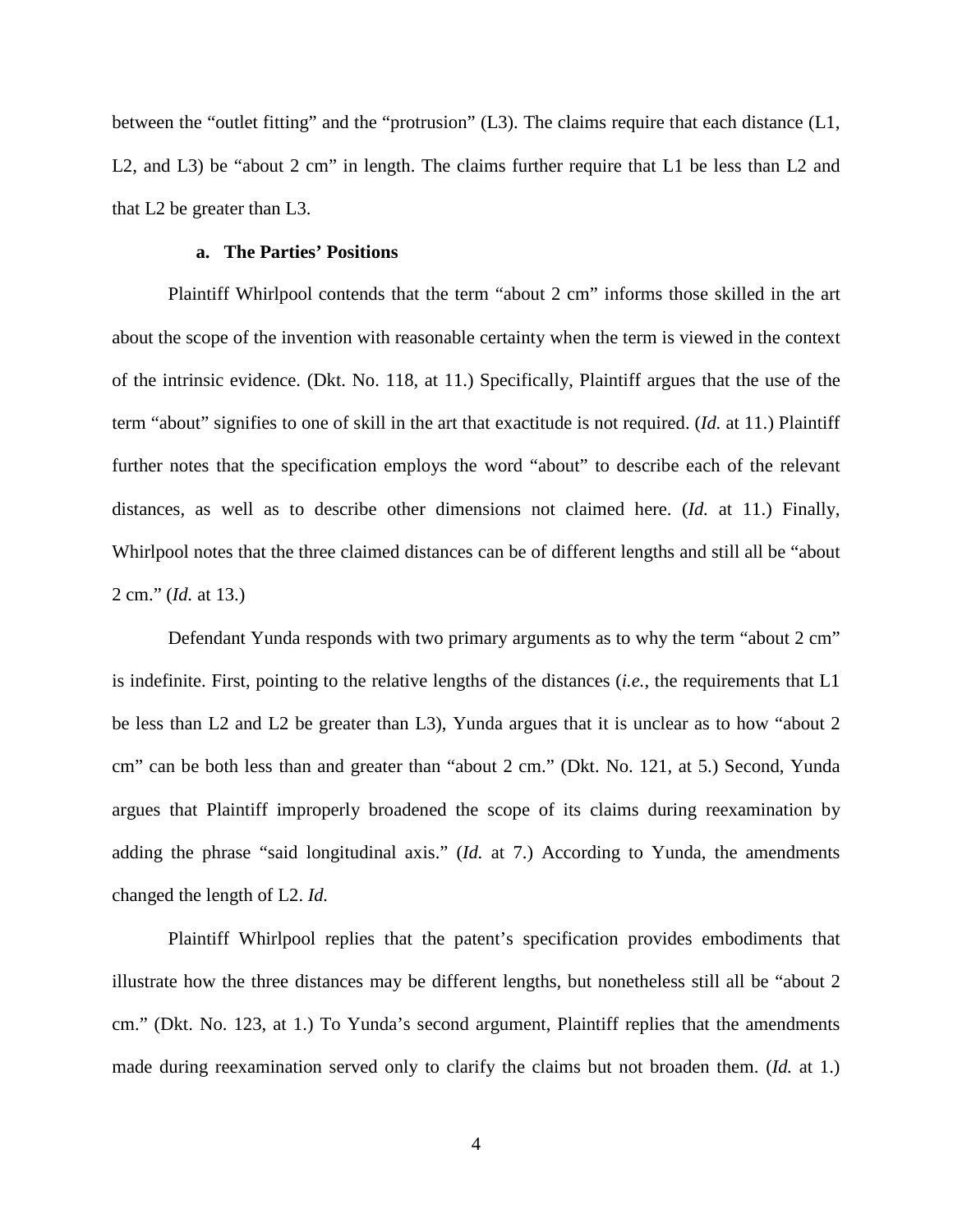Specifically, Plaintiff notes that the specification consistently uses the longitudinal axes of the three structures as the reference points for measuring the distances between each structure. (*Id.* at 2.)

## **b. Application**

In the *TST Water* case, this Court construed the term "about 2 cm" as having its plain meaning. Although the parties in the prior case did not address the issue of indefiniteness, after hearing arguments regarding indefiniteness in this case, the Court finds no reason to depart from its prior construction.

Having considered the arguments presented by the Parties, the Court finds that Yunda has failed to meet the high burden necessary to establish that the relevant claims are indefinite. Instead of submitting evidence, such as an expert declaration, to demonstrate the understanding of a person of ordinary skill in the art, Yunda relies entirely on attorney argument based on the patent's intrinsic evidence. The Court finds such argument unpersuasive.

First, Yunda's principal argument that the three relevant distances cannot have differing lengths and still all be "about 2 cm" fails by its own terms. Since exactitude is not required by use of the term "about," the claim limitations regarding differing lengths do not conflict with the requirement that each distance also be "about 2 cm."

 Yunda's second argument regarding the amendment made during reexamination also fails to establish that the claim is indefinite. First, the longitudinal axis of the inlet fitting is used as the reference point for measuring distances from the inlet to other structures multiple times in the original claim language. Further, the patentee consistently used the longitudinal axes of the three components (the inlet, the outlet, and the protrusion) as the reference points for measuring the distances between each of the three structures. ('894 Patent, 5:42–59.) Finally, Figure 2A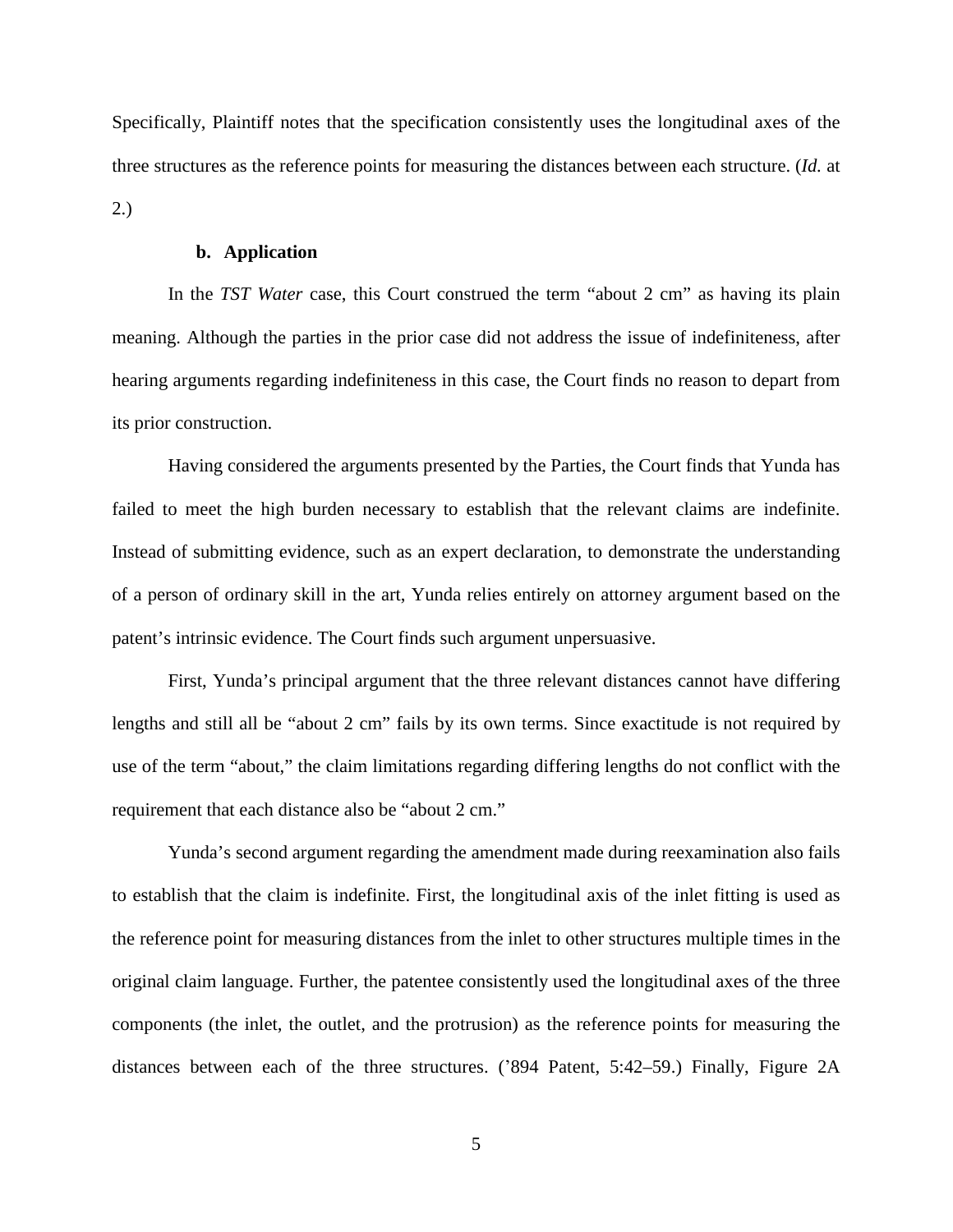illustrates that the distances L1, L2, and L3 are measured using the longitudinal axes as the points of reference. As such, a person of skill in the art would understand that "about 2 cm" is used to describe the distance between the longitudinal axes of the inlet fitting and the other relevant structures.

Accordingly, the Court finds that Yunda has not established by clear and convincing evidence that the term "about 2 cm" is indefinite. This fully addresses the issues raised in the Joint Claim Construction and Prehearing Statement (Dkt. No. 107).

### **III. CONCLUSION**

Since Defendant Yunda has failed to present sufficient evidence to show that the term "about 2 cm" is indefinite, the issue of indefiniteness need not be addressed at the previously scheduled claim construction hearing set for January 10, 2017. As no further claim construction issues have been raised, the Court hereby **CANCELS** the claim construction hearing previously scheduled to be held on January 10, 2017.

Given that all parties have otherwise stipulated that this Court's previous construction of the claim terms should apply, the Court hereby adopts in full the constructions set forth in its Memorandum Opinion and Order of July 22, 2016, in the *TST Water* case. (Dkt. No. 59 in 2:15 cv-1528.) Thus, the Joint Motion for Relief re: Claim Construction Proceedings filed by Plaintiff and the Pavel Defendants in this case (Dkt. No. 108) is effectively **GRANTED**.

Within thirty (30) days of the issuance of this Memorandum Opinion and Order, the Parties are hereby **ORDERED**, in good faith, to mediate this case with the mediator previously appointed herein. As part of such mediation, each party shall appear by counsel and by at least one corporate officer possessing sufficient independent authority and control to unilaterally make binding decisions for the corporation adequate to address any good faith offer or counteroffer of